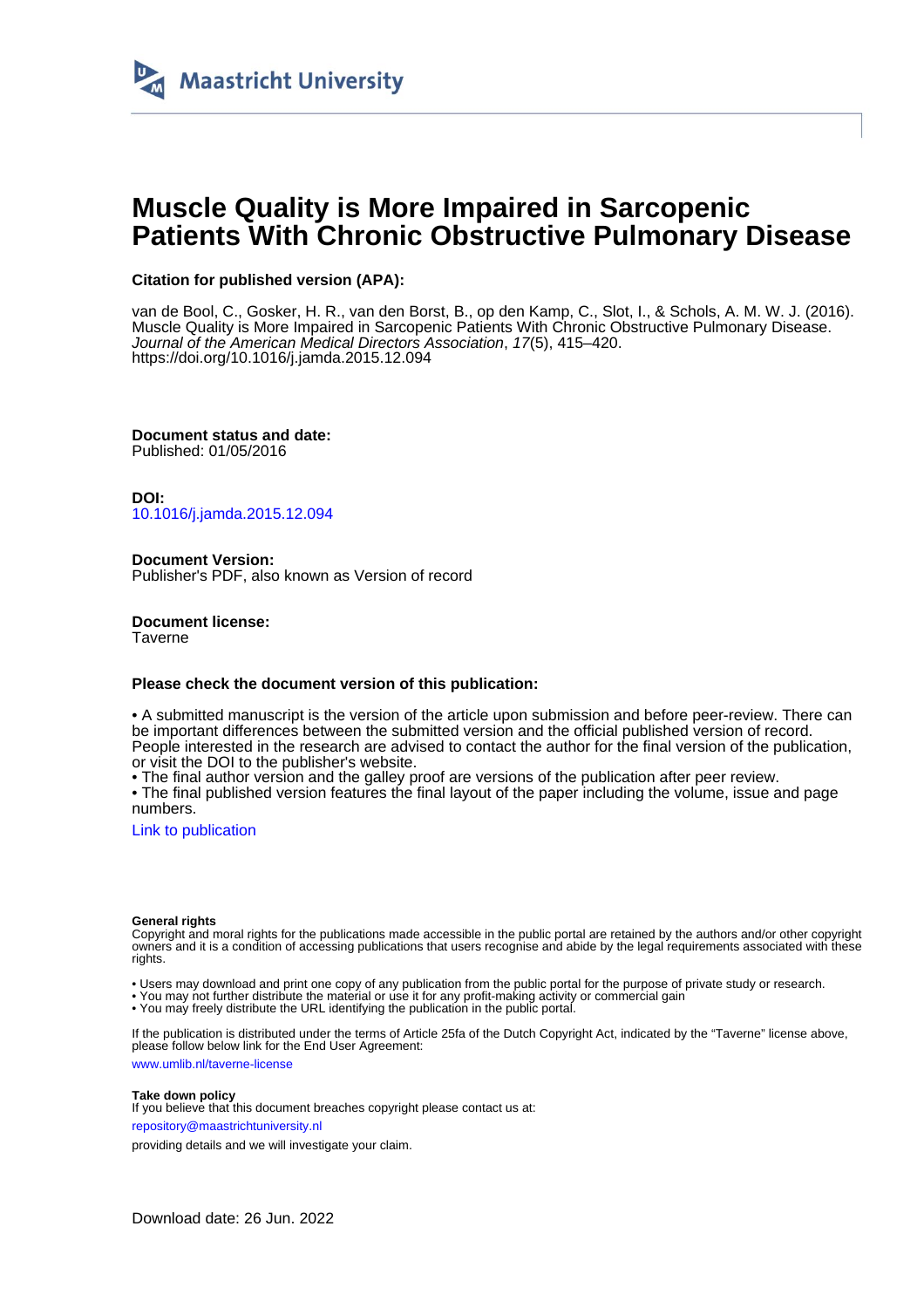JAMDA

journal homepage: [www.jamda.com](http://www.jamda.com)



# Original Study

Keywords: COPD muscle fiber sarcopenia

# Muscle Quality is More Impaired in Sarcopenic Patients With Chronic Obstructive Pulmonary Disease



Coby van de Bool MSc, Harry R. Gosker PhD, Bram van den Borst PhD, MD, Celine M. Op den Kamp PhD, MD, Ilse G.M. Slot PhD, Annemie M.W.J. Schols PhD \*

Department of Respiratory Medicine, NUTRIM School of Nutrition and Translational Research in Metabolism, Maastricht University Medical Center+, Maastricht, The Netherlands

ABSTRACT

Background: Quadriceps muscle fiber atrophy and a loss of oxidative type I muscle fibers and mitochondrial content often occur in chronic obstructive pulmonary disease (COPD), which adversely affects exercise performance. Sarcopenia is an age-related syndrome characterized by wasting and weakness of muscle mass. We recently showed in a large cohort of patients that COPD-related sarcopenia, in particular in male patients, was not only associated with impaired quadriceps muscle strength but also with decreased exercise performance endurance, which could imply involvement of altered muscle fiber type composition. Hence, we hypothesized that both the fiber atrophy and loss of oxidative muscle fibers are more pronounced in sarcopenic compared with nonsarcopenic patients with COPD.

Objective: The objective of this study was to investigate quadriceps muscle fiber-type characteristics in relation to presence of sarcopenia in patients with COPD and in healthy age-matched controls.

Design: For this retrospective cross-sectional study, body composition (assessed by dual-energy x-ray absorptiometry) and quadriceps muscle biopsy (fiber type distribution and sizes) data were collected from 45 patients with COPDs (aged  $42-77$  years) and 52 healthy controls (aged  $50-77$  years). Sarcopenia was based on assessment of appendicular skeletal muscle mass index.

Results: Sarcopenia was found in 5.8% of healthy controls and in 31.1% of patients with COPD ( $P < .01$ ). The proportion of oxidative type I fibers and size of type IIx muscle fibers were decreased in patients with COPD, and the sarcopenic subgroup showed a further decreased proportion as well as a lower size of type I fibers.

Conclusions: Type I muscle fiber proportion is lower in sarcopenic compared with nonsarcopenic patients with COPD. Longitudinal studies may elucidate if the loss of muscle oxidative phenotype drives or accelerates the process of muscle wasting.

2016 AMDA e The Society for Post-Acute and Long-Term Care Medicine.

Muscle wasting is a major hallmark of patients with chronic obstructive pulmonary disease (COPD) besides impaired lung function and contributes to impaired exercise capacity, $\frac{1}{1}$  decreased health status, $^2$  and increased mortality. $^{3,4}$  $^{3,4}$  $^{3,4}$  Alongside the development and positioning of new radiographic measurements of body composition as integrated part of disease phenotyping, nutritional assessment has

<http://dx.doi.org/10.1016/j.jamda.2015.12.094>

shifted from a body weight-centered to a body composition-centered approach. Recently, the European Respiratory Society taskforce on Nutritional assessment and therapy in COPD<sup>5</sup> proposed dual energy xray absorptiometry as the most appropriate method for body composition analysis in COPD, as it allows for screening of osteoporosis combined with assessment of fat mass (FM) and fat-free mass (FFM) at regional levels in addition to whole body level. Assessment of the appendicular skeletal muscle mass index (ASMI) traditionally originates from identification of age-related low muscle mass in elderly populations, a syndrome described as sarcopenia.<sup>6</sup> Its application is relatively new in COPD, but might in theory be highly rele-vant as COPD is suggested as disease of accelerated aging.<sup>[7](#page-5-0)</sup> Indeed, we recently identified sarcopenia in the majority of Dutch patients with COPD eligible for pulmonary rehabilitation across all body mass index (BMI) categories.<sup>8</sup> Moreover, in this large cohort of patients ( $n = 505$ ), we demonstrated that low ASMI was not only associated with

1525-8610/ 2016 AMDA - The Society for Post-Acute and Long-Term Care Medicine.

The present study was financially supported by the Lung Foundation Netherlands (grant number: 3.4.09.003). The original 2 studies were financially supported by the Lung Foundation Netherlands (grant number: 96.16) and the Dutch Cancer Institution (grant number UM 2006-3703).

The authors declare no conflicts of interest.

Address correspondence to Annemie M.W.J. Schols, PhD, Department of Respiratory Medicine, NUTRIM School of Nutrition and Translational Research in Metabolism, Maastricht University Medical Center+, PO Box 616, 6200 MD, Maastricht, The Netherlands.

E-mail address: [a.schols@maastrichtuniversity.nl](mailto:a.schols@maastrichtuniversity.nl) (A.M.W.J. Schols).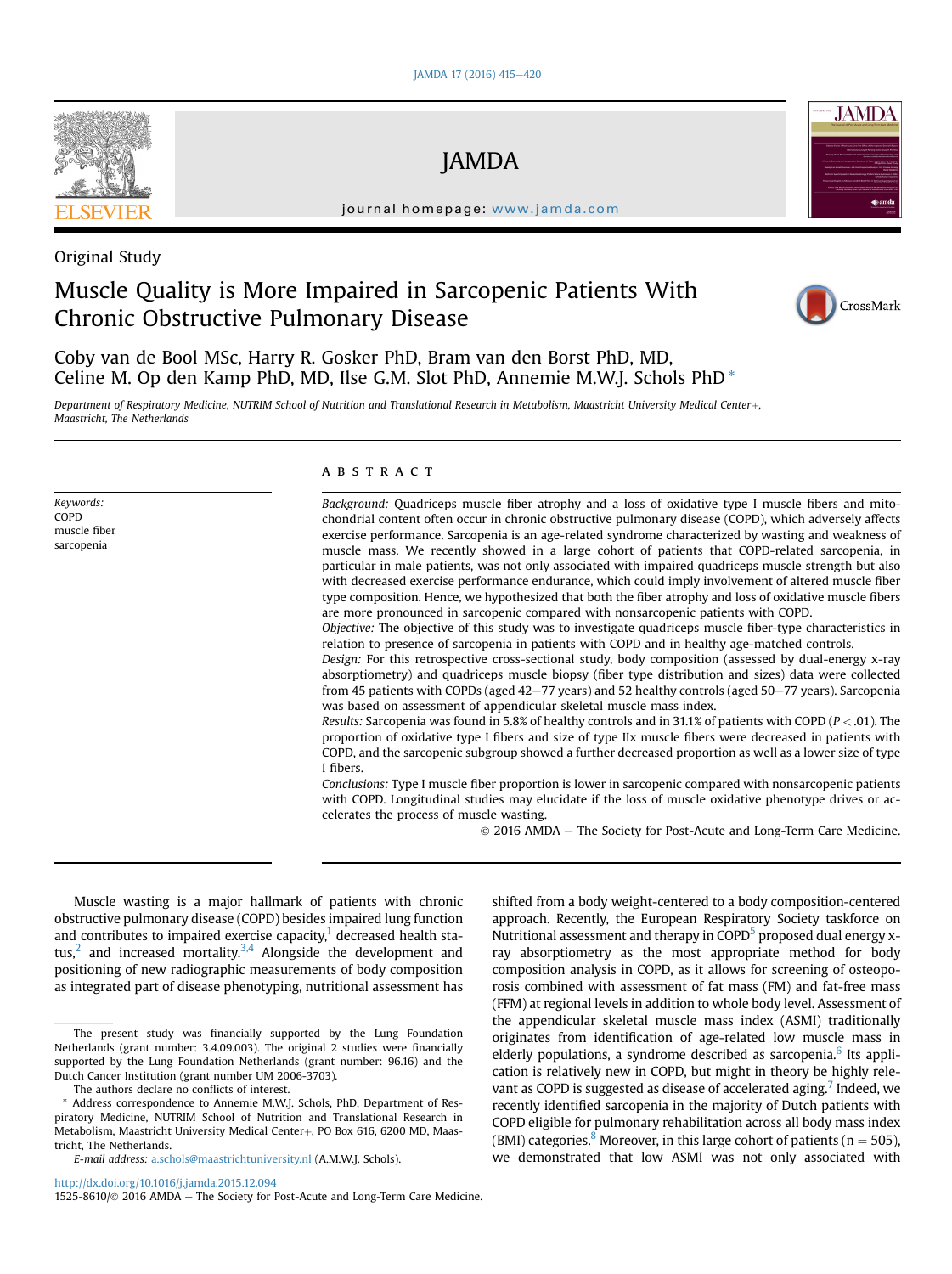impaired quadriceps muscle strength but, in particular in men, also with decreased cycle exercise endurance and walking distance. Whereas decreased muscle strength directly results from loss of peripheral skeletal muscle mass, $9$  this does not apply for the loss of endurance, which is rather associated with loss of oxidative phenotype[.10](#page-5-0) Consequently, it could be hypothesized that sarcopenia in COPD is characterized by intrinsic muscular alterations as well. In COPD, consistent intrinsic alterations in peripheral skeletal muscles have indeed been described.<sup>[11](#page-5-0)</sup> More specifically, quadriceps muscle in advanced COPD is characterized by predominant atrophy of type IIx fibers<sup>12</sup> as well as a loss of oxidative phenotype (ie, a shift from oxidative type I to glycolytic II muscle fibers).<sup>13</sup> Furthermore, van den Borst et  $al^{14}$  $al^{14}$  $al^{14}$  previously demonstrated that loss of quadriceps oxidative phenotype and decreased quadriceps endurance was already present in patients with mild-to-moderate COPD in the absence of muscle and fiber atrophy.

These alterations culminate in reduced muscle endurance, but in addition, could also drive or accelerate muscle wasting because the loss of muscle oxidative phenotype may render muscle in COPD less energy efficient, and (the remaining) type II fibers are more sensitive to atrophying disease-related triggers.<sup>15-[17](#page-5-0)</sup> Moreover, intrinsic abnormalities in peripheral muscle seem more aggravated in emphysematous patients who are also more susceptible to weight loss.  $18-20$  $18-20$ In addition, Gouzi et  $al^{21}$  recently identified an atrophic cluster of patients with COPD with reduced BMI, FFMI, type I fiber proportion, and fiber cross-sectional area (CSA) using an unsupervised clustering method.

Although assessment of muscle fiber alterations is crucial for understanding the process of muscle wasting in COPD, data is lacking on differences in muscle fiber-type characteristics between sarcopenic and nonsarcopenic patients with COPD. Therefore, the aim of this retrospective study was to compare quadriceps muscle fiber-type characteristics in relation to sarcopenia $<sup>6</sup>$  $<sup>6</sup>$  $<sup>6</sup>$  in patients with COPD and</sup> in healthy controls. We hypothesize that muscle fiber atrophy and loss of oxidative muscle fibers are more pronounced in the sarcopenic COPD phenotype.

#### **Methods**

#### Participants

The studied population consisted of 45 clinically stable patients with COPD and 52 healthy controls. All patients were recruited from the outpatient clinic of the Maastricht University Medical Center $+$ (Maastricht, The Netherlands) and via local newspapers advertisement. Exclusion criteria comprised use of long-term oxygen therapy or oral prednisolone, acute exacerbation with hospital admission in the previous  $4-8$  weeks, or rehabilitation in the previous 6 months. Patients with known comorbidities as diabetes, recent cardiovascular event, inflammatory bowel disease, obstructive sleep apnea, thyroid disease, and cancer were carefully excluded because of potential interference with study outcomes. Healthy controls were recruited via local newspaper advertisement. Absence of diseases was verified through history-taking by a physician, and absence of airflow limitation was verified by pulmonary function tests. All patients participated in 1 out of 3 cross-sectional studies of which data has been previously published. $12,14,22$  Participants were included in 1996-1997, July 2007-July 2010, and March 2009- April 2010.

#### Ethics

The procedures followed were in accordance with the ethical standards of the responsible institutional or regional committee on human experimentation or in accordance with the Helsinki Declaration of 1975 as revised in 1983.

#### Lung Function Measurement

In accordance with the latest Global Initiative for Chronic Obstructive Lung Disease (GOLD) guidelines, $^{23}$  $^{23}$  $^{23}$  standardized equipment (Masterlab, Jaeger, Germany) was used to assess postbronchodilator forced expiratory volume in 1 second (FEV<sub>1</sub>) and forced vital capacity. Diffusion capacity of carbon monoxide was assessed by single-breath method. All obtained values were expressed as percentages of the predicted value, by comparison with age and gender-specific reference values.<sup>[24](#page-5-0)</sup>

#### Body Composition and Muscle Phenotyping

Total body height was measured to the nearest 0.5 cm with a wallmounted stadiometer and total body weight to the nearest 0.1 kg using a weighing scale. BMI was calculated as weight/height $^2$  (kg/m $^2$ ). Body composition was measured by dual energy x-ray absorptiometry (Lunar Prodigy System, GE Healthcare, Madison, WI; Hologic Discovery, Hologic, Bedford, MA). Fat-free mass index (FFMI) was calculated by dividing FFM (lean mass  $+$  bone mineral content) by height<sup>2</sup> and fat mass by subtracting FFM from body weight. Sarcopenia was defined according to cut-offs for ASMI ( $\langle 7.23 \text{ kg/m}^2$  for men;  $\langle 5.67 \text{ kg/m}^2$  for women). $<sup>6</sup>$ </sup>

### Muscle Fiber Typing

Quadriceps muscle biopsy analyses have previously been described in detail for the 3 individual studies.<sup>12,14,22</sup> In short, needle biopsies were obtained from the vastus lateralis under local anesthesia. Samples were frozen in melting isopentane (precooled in liquid nitrogen) and serial 5  $\mu$ m cryosections were cut. A combination of myosin ATPase-activity staining and immunohistochemistry (antibodies against different myosin heavy chain isoforms) was applied to determine fiber type proportions and fiber cross-sectional areas using imaging software. All samples were analyzed within a year after collection.

#### Statistical Analyses

The Statistical Package for Social Sciences version 20.0 (SPSS, Inc, Chicago, IL) was used to perform statistical analyses. Normal distribution was assed using the Shapiro-Wilk test. Discrete variables were compared by the  $\chi^2$  test and presented as percentages. Continuous variables were presented as median  $\pm$  interquartile range (characteristics) or mean  $\pm$  standard error (muscle fiber composition) and were compared between 2 groups by the Student t-test for independent samples (parametric data) or Mann-Whitney test (nonparametric data), and compared between more than 2 groups by 1-way analysis of variance (parametric data) or Kruskal-Wallis test (nonparametric data). Two-sided  $P$  values of <.05 were considered statistically significant.

Because of a too small number of female participants, we could not perform separate analyses for males and females. Nonetheless, separate analyses could be performed for males, which are presented in the online supplement.

#### Results

#### Participant Characteristics

Both the COPD and healthy control groups consisted mostly of men (64.6% and 67.9%;  $P = .723$ ). The majority of patients with COPD had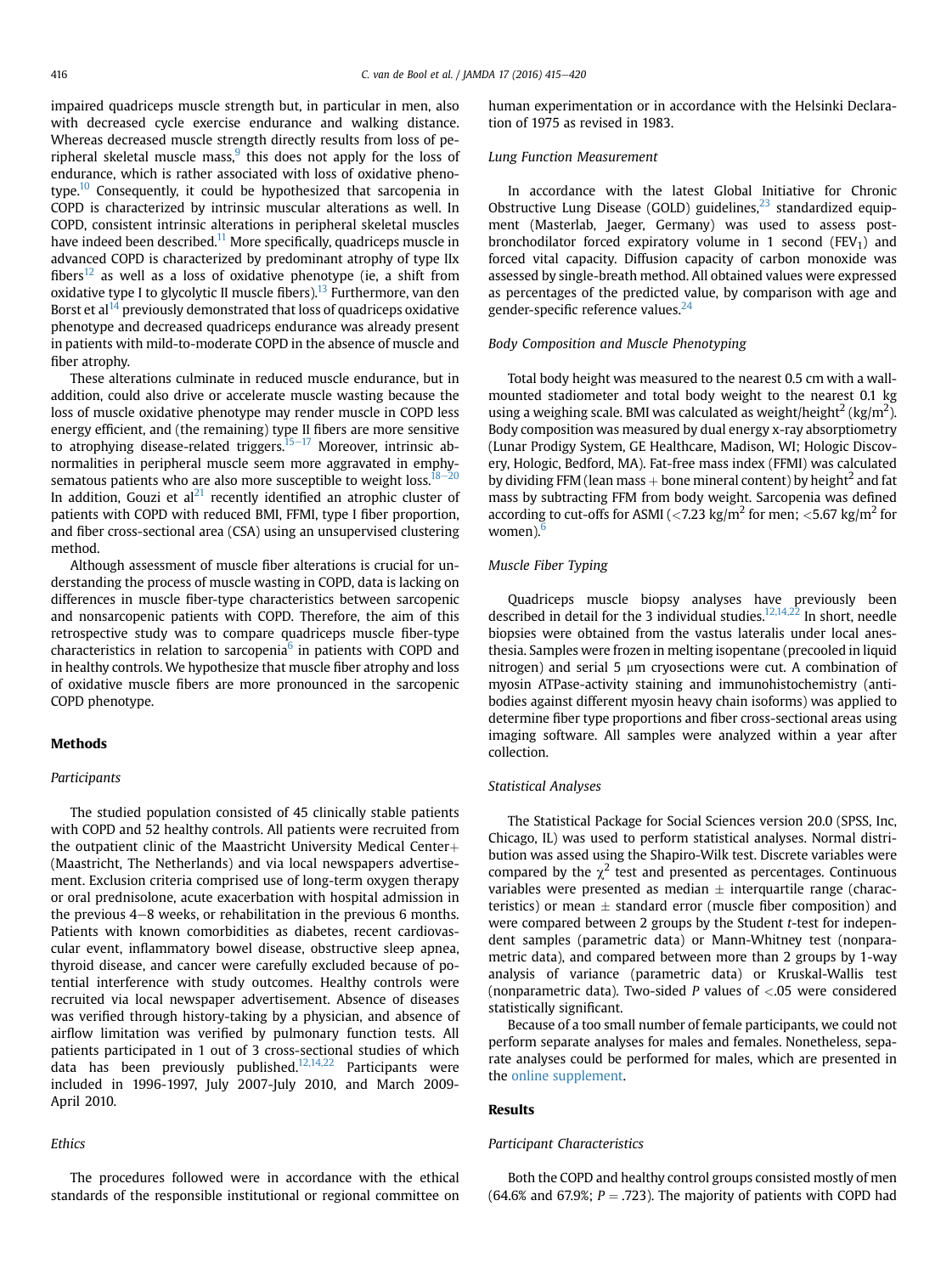#### Table 1 Participant Characteristics

|                          | Nonsarcopenic Control ( $n = 49$ ) | Nonsarcopenic COPD $(n = 31)$     | Sarcopenic COPD ( $n = 14$ )     |
|--------------------------|------------------------------------|-----------------------------------|----------------------------------|
| General characteristics  |                                    |                                   |                                  |
| Male, %                  | 65.3                               | 51.6                              | $92.9*$                          |
| Age, years               | $64.0(59.5 - 67.0)$                | $65.0(61.0 - 69.0)$               | $68.0 (66.8 - 74.3)$             |
| $FEV1$ , %predicted      | 112.8 (103.9-123.8)                | 57.3 $(45.8 - 69.5)$              | 42.1 $(33.0 - 49.3)^{*,+}$       |
| FVC, %predicted          | 121.8 (113.8-135.4)                | $103.0(83.5 - 116.3)$             | $86.4(76.1 - 117.5)$             |
| FEV <sub>1</sub> /FVC, % | $92.5(86.6 - 98.7)$                | 59.3 $(48.2 - 67.7)$              | 42.3 $(36.5 - 46.8)^{+.1}$       |
| DICO, %predicted         | $104.2(90.2-120.3)$                | 55.4 $(40.0 - 67.8)$ <sup>†</sup> | $42.2(35.6 - 70.1)^{\dagger}$    |
| GOLD I/II/III/IV, %      |                                    | 10/50/36.7/3.3                    | $0/14.3/71.4/14.3*$              |
| Body composition         |                                    |                                   |                                  |
| Height, cm               | 173.0 (166.3-178.8)                | $168.0(158.0 - 175.0)$            | $171.9(165.2 - 176.6)$           |
| BMI, $\text{kg/m}^2$     | $25.5(23.3 - 28.2)$                | $25.8(23.6 - 27.8)$               | $23.5(20.6-25.7)$ * <sup>1</sup> |
| FFMI, $\text{kg/m}^2$    | $19.0(17.2 - 20.3)$                | $18.2(15.8 - 19.4)$               | $16.8(16.2-17.5)$ <sup>*,†</sup> |
| ASMI, $\text{kg/m}^2$    | $8.2(6.9 - 8.7)$                   | $7.3(6.3 - 7.9)$ <sup>†</sup>     | $7.0(6.5 - 7.1)$ <sup>t</sup>    |
| FMI, $\text{kg/m}^2$     | $6.0(4.8 - 8.3)$                   | $7.2(5.8 - 10.0)$                 | $6.3(3.5 - 7.7)^*$               |
| Fat percentage, %        | $25.1(19.1 - 30.6)$                | $28.7(24.1-37.0)$ <sup>†</sup>    | $26.4(19.5-31.2)$                |

DlCO, diffusion capacity of carbon monoxide; FVC, forced vital capacity; IQR, interquartile range.

Results presented as median (IQR).

\*Statistically different from nonsarcopenic patients with COPD.

<sup>†</sup>Statistically different from nonsarcopenic controls.

moderate to severe impaired lung function, as 6.4% of patients were classified in GOLD stage I, 36.2% in GOLD stage II, 48.9% in GOLD stage III, and 8.5% in GOLD stage IV.

Applying the gender-specific cut-offs for ASMI revealed presence of sarcopenia in 3 male healthy controls, 1 female patient with COPD, and 13 male patients with COPD, resulting in a total of 5.8% of healthy controls, compared with 31.1% in patients with COPD ( $P < .01$ ). In males, 8.6% of control participants were sarcopenic, compared with 44.8% in patients with COPD ( $P < .01$ ). Healthy controls with sarcopenia were excluded in further analyses because of the low number of participants.

Table 1 shows the participant characteristics per metabolic phenotype. Sarcopenic patients with COPDs were of similar age as nonsarcopenic patients, but were slightly older compared with the nonsarcopenic healthy controls (68 vs 64 years of age;  $P < .001$ ). In addition, airflow limitation was more pronounced in sarcopenia compared with nonsarcopenic patients with COPD (FEV<sub>1</sub> 42.1% predicted vs FEV<sub>1</sub> 57.3% predicted). However, age and FEV<sub>1</sub> were no significant predictors for ASMI in a regression model, whereas participant group (control or COPD) significantly predicted ASMI  $(P < .01)$ . Nonsarcopenic patients with COPD had a higher fat percentage compared with nonsarcopenic controls. In line with a lower ASMI, sarcopenic patients with COPD showed a lower BMI, FFMI, and FMI than nonsarcopenic patients with COPD. Similar results were found in males only (Supplemental Table 1).

#### Quadriceps Muscle Fiber Type Composition

Figure 1 shows the proportion of type I muscle fibers across groups. In comparison with nonsarcopenic controls, a significantly lower proportion of type I fibers was found in both sarcopenic (26.0% vs 50.7%,  $P < .001$ ) and nonsarcopenic patients with COPD (38.7 vs 50.7 %,  $P < .01$ ). Furthermore, the proportion of type I fibers was significantly lower in sarcopenic patients with COPD than nonsarcopenic patients ( $P = .048$ ). Analyses in males showed similar results (Supplemental Figure 1).

The comparison of muscle fiber types CSA across groups is shown in [Figure 2.](#page-4-0) In general, patients with COPD showed a significantly lower CSA of type IIx muscle fiber compared with nonsarcopenic controls (3464 vs 4472  $\mu$ m<sup>2</sup>; P < .05), but no differences were found across sarcopenic phenotypes in COPD. In addition, CSA of type I fibers were significantly lower in sarcopenic patients with COPD compared with nonsarcopenic patients (5726 vs

7879  $\mu$ m<sup>2</sup>; P < .05). No significant differences were found in CSA of type I/IIa, IIa, IIa/IIx muscle fiber, or mean CSA, although CSA of type IIa/IIx and mean CSA tended to be lower in sarcopenic patients. Comparisons in males showed an additional difference in CSA of type IIa/IIx fibers, which were significantly lower in sarcopenic patients than nonsarcopenic patients (4280 vs 6411  $\mu$ m<sup>2</sup>; P < .05) (Supplemental Figure 2).

#### Discussion

This is the first study investigating quadriceps muscle fiber-type characteristics in relation to sarcopenia in patients with COPD and in healthy controls. Previous studies have already demonstrated a loss of muscle oxidative phenotype, including a muscle fiber type  $I \rightarrow II$ shift,<sup>13,14</sup> and selective atrophy of the type IIx fibers<sup>[12](#page-5-0)</sup> in patients with COPD. Added to the existing knowledge, the novelty of the current study is that it demonstrates a more pronounced decrease in oxidative type I fiber proportion in patients with COPD and sarcopenia.



**Fig. 1.** Comparison of muscle fiber composition across groups. \*Significant at  $P < .05$ ; \*\*Significant at  $P < .01$ .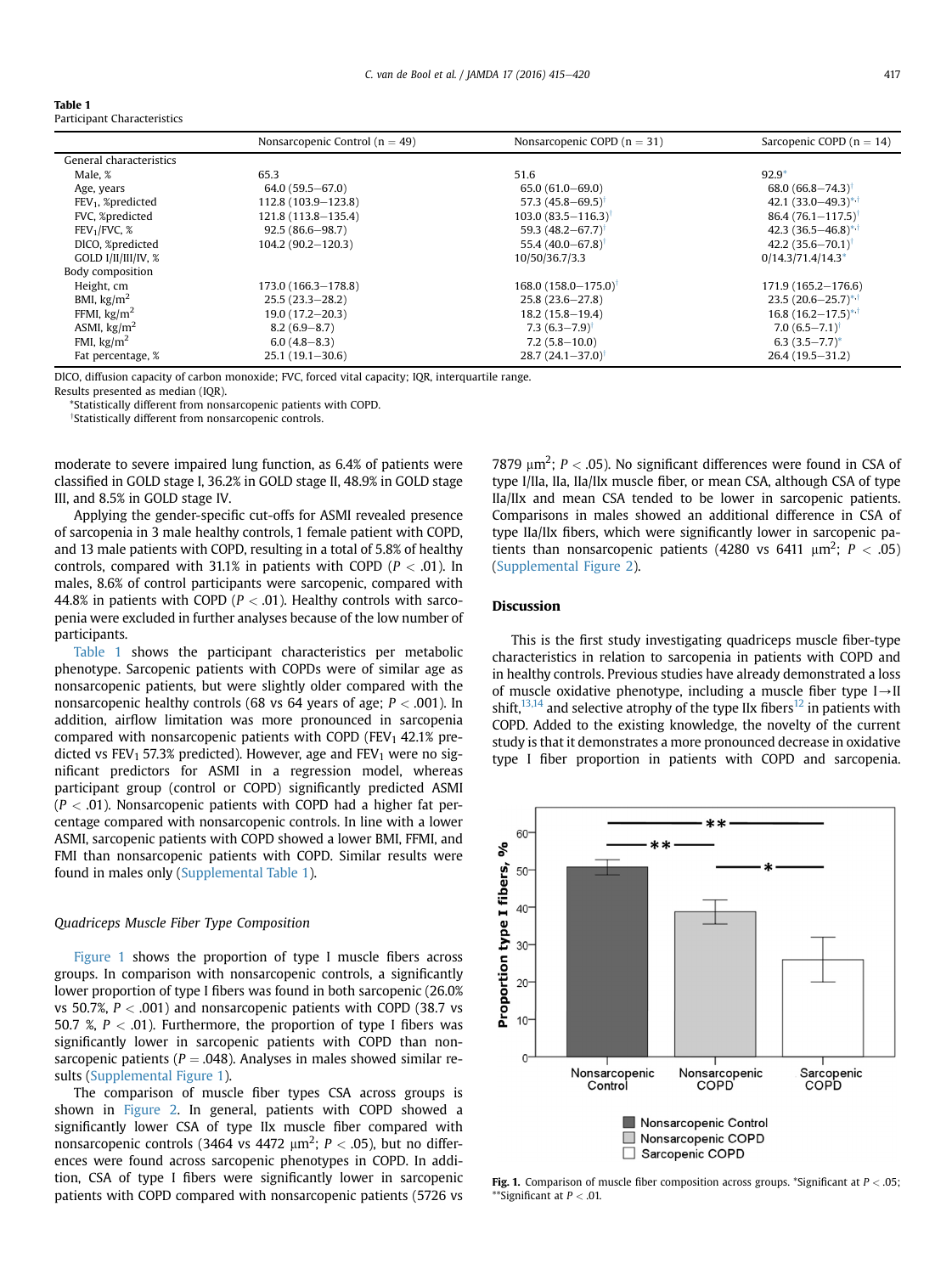<span id="page-4-0"></span>

Fig. 2. Comparison of muscle fiber CSA across groups. \*Significant at  $P < .05$ .

Moreover, these sarcopenic patients are characterized by selective atrophy of the type I fibers, which seems independent of the more generalized type II atrophy in COPD as a whole.

Applying the ASMI cut-offs in our study population revealed sarcopenia in 31.1% of the patients with COPD and 5.8% of the healthy control participants. A comparable proportion of sarcopenic patients with COPD was found in a South Korean noninstitutionalized civilian population, in which 32.8% of male and 12.2% of female patients with  $COPDs$  were sarcopenic, $25$  as well as in a Brazilian COPD outpatient clinic, in which sarcopenia was observed in 39.6% of the patients.<sup>[26](#page-5-0)</sup> We recently reported a considerably higher proportion of sarcopenia in more patients with advanced COPD eligible for a pulmonary rehabil-itation program.<sup>[8](#page-5-0)</sup> This is not surprising as skeletal muscle weakness is an important determinant of impaired exercise performance as important indication for referral to pulmonary rehabilitation.

Regarding muscle fiber composition, we found a significant decrease in CSA of type IIx fibers in the patient group compared with the (nonsarcopenic) healthy control group, which is in line with pre-vious reports.<sup>[12,27,28](#page-5-0)</sup> The type IIx muscle fiber atrophy was not related to sarcopenia, as it was present in both sarcopenic and nonsarcopenic patients. Nonetheless, CSA of type IIa/IIx fibers tended to be lower in sarcopenic patients than in nonsarcopenic patients reaching statistical significance in the male subgroup (Supplemental Figure 2). Multiple disease-related triggers, occurring in isolation or combined, have been suggested to contribute to the atrophy of type II muscle fibers in COPD. Putative catabolic triggers include nutritional depletion, inflamma-tion, oxidative stress, and myostatin.<sup>[29,30](#page-5-0)</sup> Nutritional depletion often occurs in COPD and is a likely contributor to atrophy of type II fibers based on collective findings of studies on anorexia nervosa, chronic heart failure, AIDS, and chronic renal failure.<sup>[12](#page-5-0)</sup> In addition, the

majority of patients with COPD, especially muscle-wasted patients, [31](#page-5-0) exhibit chronic low-grade inflammation with elevated circulating concentrations of tumor necrosis factor-a, mediating muscle atrophy via the inflammatory signaling pathway nuclear factor  $\kappa$ B.<sup>32</sup> Furthermore, muscle-wasted patients with COPD show elevated concentrations of myostatin<sup>33</sup> and systemic oxidative stress,  $34$  which have also been shown to correlate negatively with muscle mass in patients with COPD.[33,34](#page-5-0)

In addition to muscle atrophy, peripheral muscle in COPD is characterized by a I-to-II fiber type shift, leading to an impaired oxidative phenotype. $^{13}$  $^{13}$  $^{13}$  Long-term disuse has been described as cata-bolic trigger preferentially affecting type I muscle fibers.<sup>[35](#page-5-0)</sup> Indeed, our patients with COPD displayed a decreased proportion of type I fibers in comparison with healthy controls. Moreover, this shift was even more pronounced in sarcopenic patients with COPD, accompanied by a clear reduction in the CSA in the type I muscle fibers. In the literature, prolonged inactivity has indeed been described as an important driver for sarcopenia, as the sarcopenic process seems attenuated by higher levels of physical activity<sup>[36](#page-5-0)</sup> and effects of inactivity result in accelerated loss of skeletal muscle and functional capacity.<sup>3</sup>

Collectively, the present findings confirm our hypothesis of a more pronounced loss of oxidative phenotype in sarcopenic patients with COPD and correspond with our previous finding of decreased muscle strength and endurance in sarcopenic patients with COPD. In addition to reduced exercise capacity, $38$  loss of oxidative phenotype might potentially accelerate muscle wasting. First, a shift toward more type II fibers will lead to an increased reliance on glycolytic metabolism, contributing to metabolic inefficiency. Furthermore, type II fibers are more susceptible to atrophying disease-related triggers as  $inflammation-induced$  and oxidative stress-induced damage.<sup>[15](#page-5-0)-[17](#page-5-0)</sup>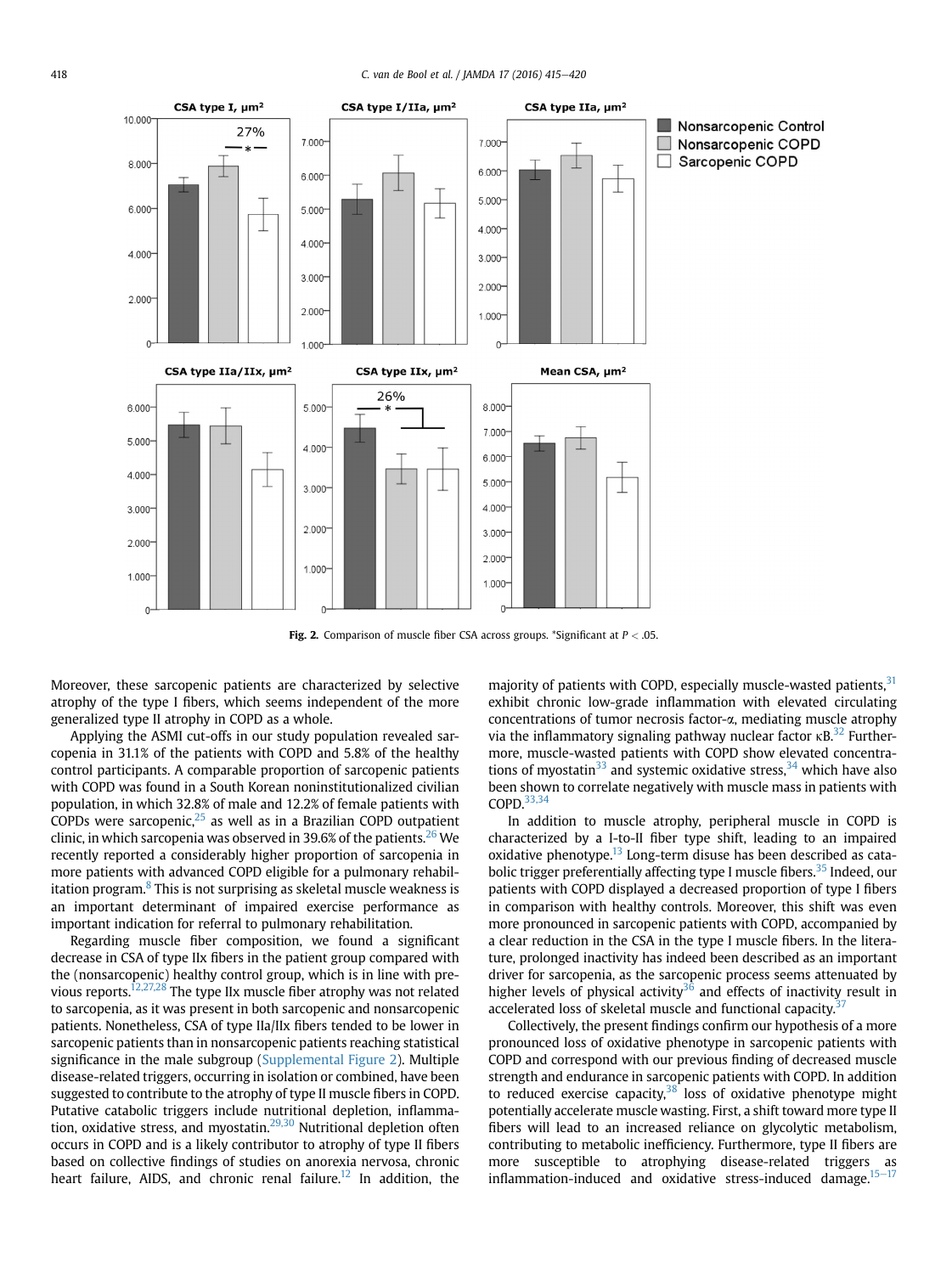<span id="page-5-0"></span>Moreover, fiber shifting in the vastus lateralis of patients with COPD was recently identified as an independent predictor of mortality in patients with severe to very severe COPD.<sup>[39](#page-6-0)</sup>

Some limitations of the present study deserve discussion. Nowadays, the European Working Group on Sarcopenia in Older People recommends using the presence of low physical function (strength or performance) next to low  $ASMI<sup>40</sup>$  The current study design was retrospective, restraining the availability of a functional measure performed in each of the 3 study populations. Therefore, sarcopenia was diagnosed based on the presence of low ASMI only. None of the subgroups was confined to a single study population and because only standardized and routine measurements were studied, we are confident that this did not introduce selection bias. Furthermore, the study design was cross-sectional, and although this was suitable to answer the current research question, longitudinal studies monitoring how fiber type alterations develop as the muscle wasting process progresses are required to disentangle the cause and consequence. Finally the unequal gender distribution between the subgroups does not rule out putative gender differences in the association between sarcopenia and loss of oxidative phenotype.

The current study supports exercise training programs for patients with COPD that combine resistance and aerobic exercises as commonly applied in pulmonary rehabilitation, or combining endurance exercise with anabolics. Myostatin inhibitors, for example, are currently investigated as promising anabolic pharmacologic agents for restoring muscle mass. However, some studies suggest that inhibition of myostatin might have detrimental effects on the oxidative capacity of muscle fibers, $41-44$  $41-44$  $41-44$  which could be combatted by a multimodal intervention approach.

In conclusion, this study shows evidence for a more pronouncedly decreased type I fiber proportion in sarcopenic patients with COPD. These findings could reflect a cross-talk between muscle mass and oxidative phenotype regulation, which might accelerate the muscle wasting process in patients with COPD.

#### Supplementary Data

Supplementary data related to this article can be found at [http://](http://dx.doi.org/10.1016/j.jamda.2015.12.094) [dx.doi.org/10.1016/j.jamda.2015.12.094.](http://dx.doi.org/10.1016/j.jamda.2015.12.094)

#### References

- 1. [Engelen MP, Schols AM, Baken WC, et al. Nutritional depletion in relation to](http://refhub.elsevier.com/S1525-8610(15)00853-1/sref1) [respiratory and peripheral skeletal muscle function in out-patients with COPD.](http://refhub.elsevier.com/S1525-8610(15)00853-1/sref1) Eur Respir I 1994:7:1793-[1797](http://refhub.elsevier.com/S1525-8610(15)00853-1/sref1).
- 2. [Mostert R, Goris A, Weling-Scheepers C, et al. Tissue depletion and health](http://refhub.elsevier.com/S1525-8610(15)00853-1/sref2) [related quality of life in patients with chronic obstructive pulmonary disease.](http://refhub.elsevier.com/S1525-8610(15)00853-1/sref2) Respir Med 2000:94:859-[867](http://refhub.elsevier.com/S1525-8610(15)00853-1/sref2).
- 3. [Schols AM, Broekhuizen R, Weling-Scheepers CA, Wouters EF. Body composi](http://refhub.elsevier.com/S1525-8610(15)00853-1/sref3)[tion and mortality in chronic obstructive pulmonary disease. Am J Clin Nutr](http://refhub.elsevier.com/S1525-8610(15)00853-1/sref3)  $2005:82:53 - 59$
- 4. [Marquis K, Debigare R, Lacasse Y, et al. Midthigh muscle cross-sectional area is](http://refhub.elsevier.com/S1525-8610(15)00853-1/sref4) [a better predictor of mortality than body mass index in patients with chronic](http://refhub.elsevier.com/S1525-8610(15)00853-1/sref4) [obstructive pulmonary disease. Am J Respir Crit Care Med 2002;166:809](http://refhub.elsevier.com/S1525-8610(15)00853-1/sref4)-[813](http://refhub.elsevier.com/S1525-8610(15)00853-1/sref4).
- 5. [Schols AM, Ferreira IM, Franssen FM, et al. Nutritional assessment and therapy](http://refhub.elsevier.com/S1525-8610(15)00853-1/sref5) [in COPD: A European Respiratory Society statement. Eur Respir J 2014;44:](http://refhub.elsevier.com/S1525-8610(15)00853-1/sref5) [1504](http://refhub.elsevier.com/S1525-8610(15)00853-1/sref5)-[1520.](http://refhub.elsevier.com/S1525-8610(15)00853-1/sref5)
- 6. [Newman AB, Kupelian V, Visser M, et al. Sarcopenia: Alternative de](http://refhub.elsevier.com/S1525-8610(15)00853-1/sref6)finitions and [associations with lower extremity function. J Am Geriatr Soc 2003;51:](http://refhub.elsevier.com/S1525-8610(15)00853-1/sref6) [1602](http://refhub.elsevier.com/S1525-8610(15)00853-1/sref6)-[1609.](http://refhub.elsevier.com/S1525-8610(15)00853-1/sref6)
- 7. [Mui TS, Man JM, McElhaney JE, et al. Telomere length and chronic obstructive](http://refhub.elsevier.com/S1525-8610(15)00853-1/sref7) [pulmonary disease: Evidence of accelerated aging. J Am Geriatr Soc 2009;57:](http://refhub.elsevier.com/S1525-8610(15)00853-1/sref7)  $2372 - 2374$  $2372 - 2374$
- 8. [van de Bool C, Rutten EP, Franssen FM, et al. Antagonistic implications of sar](http://refhub.elsevier.com/S1525-8610(15)00853-1/sref8)[copenia and abdominal obesity on physical performance in COPD. Eur Respir J](http://refhub.elsevier.com/S1525-8610(15)00853-1/sref8) 2015:46:336-[345](http://refhub.elsevier.com/S1525-8610(15)00853-1/sref8).
- 9. [Bernard S, LeBlanc P, Whittom F, et al. Peripheral muscle weakness in patients](http://refhub.elsevier.com/S1525-8610(15)00853-1/sref9) [with chronic obstructive pulmonary disease. Am J Respir Crit Care Med 1998;](http://refhub.elsevier.com/S1525-8610(15)00853-1/sref9) [158:629](http://refhub.elsevier.com/S1525-8610(15)00853-1/sref9)-[634.](http://refhub.elsevier.com/S1525-8610(15)00853-1/sref9)
- 10. [Allaire J, Maltais F, Doyon JF, et al. Peripheral muscle endurance and the](http://refhub.elsevier.com/S1525-8610(15)00853-1/sref10) oxidative profi[le of the quadriceps in patients with COPD. Thorax 2004;59:](http://refhub.elsevier.com/S1525-8610(15)00853-1/sref10) [673](http://refhub.elsevier.com/S1525-8610(15)00853-1/sref10)-[678](http://refhub.elsevier.com/S1525-8610(15)00853-1/sref10).
- 11. [Mathur S, Brooks D, Carvalho CR. Structural alterations of skeletal muscle in](http://refhub.elsevier.com/S1525-8610(15)00853-1/sref11) [copd. Front Physiol 2014;5:104](http://refhub.elsevier.com/S1525-8610(15)00853-1/sref11).
- 12. [Gosker HR, Engelen MP, van Mameren H, et al. Muscle](http://refhub.elsevier.com/S1525-8610(15)00853-1/sref12) fiber type IIX atrophy is [involved in the loss of fat-free mass in chronic obstructive pulmonary disease.](http://refhub.elsevier.com/S1525-8610(15)00853-1/sref12) [Am J Clin Nutr 2002;76:113](http://refhub.elsevier.com/S1525-8610(15)00853-1/sref12)-[119.](http://refhub.elsevier.com/S1525-8610(15)00853-1/sref12)
- 13. [Gosker HR, Zeegers MP, Wouters EF, Schols AM, et al. Muscle](http://refhub.elsevier.com/S1525-8610(15)00853-1/sref13) fibre type [shifting in the vastus lateralis of patients with COPD is associated with](http://refhub.elsevier.com/S1525-8610(15)00853-1/sref13) [disease severity: A systematic review and meta-analysis. Thorax 2007;62:](http://refhub.elsevier.com/S1525-8610(15)00853-1/sref13) [944](http://refhub.elsevier.com/S1525-8610(15)00853-1/sref13)-[949](http://refhub.elsevier.com/S1525-8610(15)00853-1/sref13).
- 14. [van den Borst B, Slot IG, Hellwig VA, et al. Loss of quadriceps muscle oxidative](http://refhub.elsevier.com/S1525-8610(15)00853-1/sref14) [phenotype and decreased endurance in patients with mild-to-moderate COPD.](http://refhub.elsevier.com/S1525-8610(15)00853-1/sref14) [J Appl Physiol \(1985\) 2013;114:1319](http://refhub.elsevier.com/S1525-8610(15)00853-1/sref14)-[1328.](http://refhub.elsevier.com/S1525-8610(15)00853-1/sref14)
- 15. [Wang Y, Pessin JE. Mechanisms for](http://refhub.elsevier.com/S1525-8610(15)00853-1/sref15) fiber-type specificity of skeletal muscle [atrophy. Curr Opin Clin Nutr Metab Care 2013;16:243](http://refhub.elsevier.com/S1525-8610(15)00853-1/sref15)-[250.](http://refhub.elsevier.com/S1525-8610(15)00853-1/sref15)
- 16. [Schakman O, Kalista S, Barbe C, et al. Glucocorticoid-induced skeletal muscle](http://refhub.elsevier.com/S1525-8610(15)00853-1/sref16) [atrophy. Int J Biochem Cell Biol 2013;45:2163](http://refhub.elsevier.com/S1525-8610(15)00853-1/sref16)-[2172](http://refhub.elsevier.com/S1525-8610(15)00853-1/sref16).
- 17. [de Theije CC, Langen RC, Lamers WH, et al. Differential sensitivity of oxidative](http://refhub.elsevier.com/S1525-8610(15)00853-1/sref17) [and glycolytic muscles to hypoxia-induced muscle atrophy. J Appl Physiol](http://refhub.elsevier.com/S1525-8610(15)00853-1/sref17)  $(1985)$  2015;118:200-[211.](http://refhub.elsevier.com/S1525-8610(15)00853-1/sref17)
- 18. [Gosker HR, van Mameren H, van Dijk PJ, et al. Skeletal muscle](http://refhub.elsevier.com/S1525-8610(15)00853-1/sref18) fibre-type shifting and metabolic profi[le in patients with chronic obstructive pulmo](http://refhub.elsevier.com/S1525-8610(15)00853-1/sref18)[nary disease. Eur Respir J 2002;19:617](http://refhub.elsevier.com/S1525-8610(15)00853-1/sref18)-[625](http://refhub.elsevier.com/S1525-8610(15)00853-1/sref18).
- 19. [Rabinovich RA, Bastos R, Ardite E, et al. Mitochondrial dysfunction in COPD](http://refhub.elsevier.com/S1525-8610(15)00853-1/sref19) patients with low body mass index. Eur Respir J  $2007;29:643-650$  $2007;29:643-650$ .
- 20. [Remels AH, Gosker HR, Schrauwen P, et al. TNF-alpha impairs regulation of](http://refhub.elsevier.com/S1525-8610(15)00853-1/sref20) [muscle oxidative phenotype: Implications for cachexia? FASEB J 2010;24:](http://refhub.elsevier.com/S1525-8610(15)00853-1/sref20) [5052](http://refhub.elsevier.com/S1525-8610(15)00853-1/sref20)-5062
- 21. [Gouzi F, Abdellaoui A, Molinari N, et al. Fiber atrophy, oxidative stress, and](http://refhub.elsevier.com/S1525-8610(15)00853-1/sref21) oxidative fi[ber reduction are the attributes of different phenotypes in chronic](http://refhub.elsevier.com/S1525-8610(15)00853-1/sref21) [obstructive pulmonary disease patients. J Appl Physiol \(1985\) 2013;115:](http://refhub.elsevier.com/S1525-8610(15)00853-1/sref21) [1796](http://refhub.elsevier.com/S1525-8610(15)00853-1/sref21)-1805
- 22. [Op den Kamp CM, Langen RC, Snepvangers FJ, et al. Nuclear transcription factor](http://refhub.elsevier.com/S1525-8610(15)00853-1/sref22) [kappa B activation and protein turnover adaptations in skeletal muscle of](http://refhub.elsevier.com/S1525-8610(15)00853-1/sref22) [patients with progressive stages of lung cancer cachexia. Am J Clin Nutr 2013;](http://refhub.elsevier.com/S1525-8610(15)00853-1/sref22)  $98.738 - 748$  $98.738 - 748$
- 23. [Vestbo J, Hurd SS, Agusti AG, et al. Global strategy for the diagnosis, manage](http://refhub.elsevier.com/S1525-8610(15)00853-1/sref23)[ment, and prevention of chronic obstructive pulmonary disease: GOLD exec](http://refhub.elsevier.com/S1525-8610(15)00853-1/sref23)[utive summary. Am J Respir Crit Care Med 2013;187:347](http://refhub.elsevier.com/S1525-8610(15)00853-1/sref23)-[365](http://refhub.elsevier.com/S1525-8610(15)00853-1/sref23).
- 24. [Clausen JL, Coates AL, Quanjer PH. Measurement of lung volumes in humans:](http://refhub.elsevier.com/S1525-8610(15)00853-1/sref24) [Review and recommendations from an ATS/ERS workshop. Eur Respir J 1997;](http://refhub.elsevier.com/S1525-8610(15)00853-1/sref24) [10:1205](http://refhub.elsevier.com/S1525-8610(15)00853-1/sref24)-[1206.](http://refhub.elsevier.com/S1525-8610(15)00853-1/sref24)
- 25. [Chung JH, Hwang HJ, Han CH, et al. Association between sarcopenia and meta](http://refhub.elsevier.com/S1525-8610(15)00853-1/sref25)[bolic syndrome in chronic obstructive pulmonary disease: The Korea National](http://refhub.elsevier.com/S1525-8610(15)00853-1/sref25) [Health and Nutrition Examination Survey \(KNHANES\) from 2008 to 2011. COPD](http://refhub.elsevier.com/S1525-8610(15)00853-1/sref25) 2015:12:82-[89](http://refhub.elsevier.com/S1525-8610(15)00853-1/sref25).
- 26. [Costa TM, Costa FM, Moreira CA, et al. Sarcopenia in COPD: Relationship with](http://refhub.elsevier.com/S1525-8610(15)00853-1/sref26) [COPD severity and prognosis. J Bras Pneumol 2015;41:415](http://refhub.elsevier.com/S1525-8610(15)00853-1/sref26)-[421](http://refhub.elsevier.com/S1525-8610(15)00853-1/sref26).
- 27. [Fermoselle C, Rabinovich R, Ausin P, et al. Does oxidative stress modulate](http://refhub.elsevier.com/S1525-8610(15)00853-1/sref27) [limb muscle atrophy in severe COPD patients? Eur Respir J 2012;40:](http://refhub.elsevier.com/S1525-8610(15)00853-1/sref27)  $851 - 862$  $851 - 862$  $851 - 862$
- 28. [Natanek SA, Riddoch-Contreras J, Marsh GS, et al. Yin Yang 1 expression and](http://refhub.elsevier.com/S1525-8610(15)00853-1/sref28) [localisation in quadriceps muscle in COPD. Arch Bronconeumol 2011;47:](http://refhub.elsevier.com/S1525-8610(15)00853-1/sref28) [296](http://refhub.elsevier.com/S1525-8610(15)00853-1/sref28)-[302](http://refhub.elsevier.com/S1525-8610(15)00853-1/sref28).
- 29. [Remels AH, Gosker HR, Langen RC, Schols AM. The mechanisms of cachexia](http://refhub.elsevier.com/S1525-8610(15)00853-1/sref29) [underlying muscle dysfunction in COPD. J Appl Physiol \(1985\) 2013;114:](http://refhub.elsevier.com/S1525-8610(15)00853-1/sref29) [1253](http://refhub.elsevier.com/S1525-8610(15)00853-1/sref29)-1262
- 30. [Langen RC, Gosker HR, Remels AH, Schols AM. Triggers and mechanisms of](http://refhub.elsevier.com/S1525-8610(15)00853-1/sref30) [skeletal muscle wasting in chronic obstructive pulmonary disease. Int J Bio](http://refhub.elsevier.com/S1525-8610(15)00853-1/sref30)[chem Cell Biol 2013;45:2245](http://refhub.elsevier.com/S1525-8610(15)00853-1/sref30)-[2256](http://refhub.elsevier.com/S1525-8610(15)00853-1/sref30).
- 31. [Van Helvoort HA, Heijdra YF, Thijs HM, et al. Exercise-induced systemic effects](http://refhub.elsevier.com/S1525-8610(15)00853-1/sref31) [in muscle-wasted patients with COPD. Med Sci Sports Exerc 2006;38:](http://refhub.elsevier.com/S1525-8610(15)00853-1/sref31) [1543](http://refhub.elsevier.com/S1525-8610(15)00853-1/sref31)-[1552.](http://refhub.elsevier.com/S1525-8610(15)00853-1/sref31)
- 32. [Li H, Malhotra S, Kumar A. Nuclear factor-kappa B signaling in skeletal muscle](http://refhub.elsevier.com/S1525-8610(15)00853-1/sref32) [atrophy. J Mol Med \(Berl\) 2008;86:1113](http://refhub.elsevier.com/S1525-8610(15)00853-1/sref32)-[1126.](http://refhub.elsevier.com/S1525-8610(15)00853-1/sref32)
- 33. [Ju CR, Chen RC. Serum myostatin levels and skeletal muscle wasting in chronic](http://refhub.elsevier.com/S1525-8610(15)00853-1/sref33) obstructive pulmonary disease. Respir Med  $2012;106:102-108$ .
- 34. [van Helvoort HA, Heijdra YF, de Boer RC, et al. Six-minute walking-induced](http://refhub.elsevier.com/S1525-8610(15)00853-1/sref34) systemic infl[ammation and oxidative stress in muscle-wasted COPD patients.](http://refhub.elsevier.com/S1525-8610(15)00853-1/sref34) [Chest 2007;131:439](http://refhub.elsevier.com/S1525-8610(15)00853-1/sref34)-[445.](http://refhub.elsevier.com/S1525-8610(15)00853-1/sref34)
- 35. [Murton AJ, Greenhaff PL. Physiological control of muscle mass in humans](http://refhub.elsevier.com/S1525-8610(15)00853-1/sref35) [during resistance exercise, disuse and rehabilitation. Curr Opin Clin Nutr Metab](http://refhub.elsevier.com/S1525-8610(15)00853-1/sref35) [Care 2010;13:249](http://refhub.elsevier.com/S1525-8610(15)00853-1/sref35)-[254](http://refhub.elsevier.com/S1525-8610(15)00853-1/sref35).
- 36. [Hughes VA, Roubenoff R, Wood M, et al. Anthropometric assessment of 10](http://refhub.elsevier.com/S1525-8610(15)00853-1/sref36) [year changes in body composition in the elderly. Am J Clin Nutr 2004;80:](http://refhub.elsevier.com/S1525-8610(15)00853-1/sref36) [475](http://refhub.elsevier.com/S1525-8610(15)00853-1/sref36)-[482](http://refhub.elsevier.com/S1525-8610(15)00853-1/sref36).
- 37. [Evans WJ. Skeletal muscle loss: Cachexia, sarcopenia, and inactivity. Am J Clin](http://refhub.elsevier.com/S1525-8610(15)00853-1/sref37) [Nutr 2010;91:1123S](http://refhub.elsevier.com/S1525-8610(15)00853-1/sref37)-[1127S](http://refhub.elsevier.com/S1525-8610(15)00853-1/sref37).
- 38. [Maltais F, LeBlanc P, Whittom F, et al. Oxidative enzyme activities of the vastus](http://refhub.elsevier.com/S1525-8610(15)00853-1/sref38) [lateralis muscle and the functional status in patients with COPD. Thorax 2000;](http://refhub.elsevier.com/S1525-8610(15)00853-1/sref38) [55:848](http://refhub.elsevier.com/S1525-8610(15)00853-1/sref38)-[853](http://refhub.elsevier.com/S1525-8610(15)00853-1/sref38).